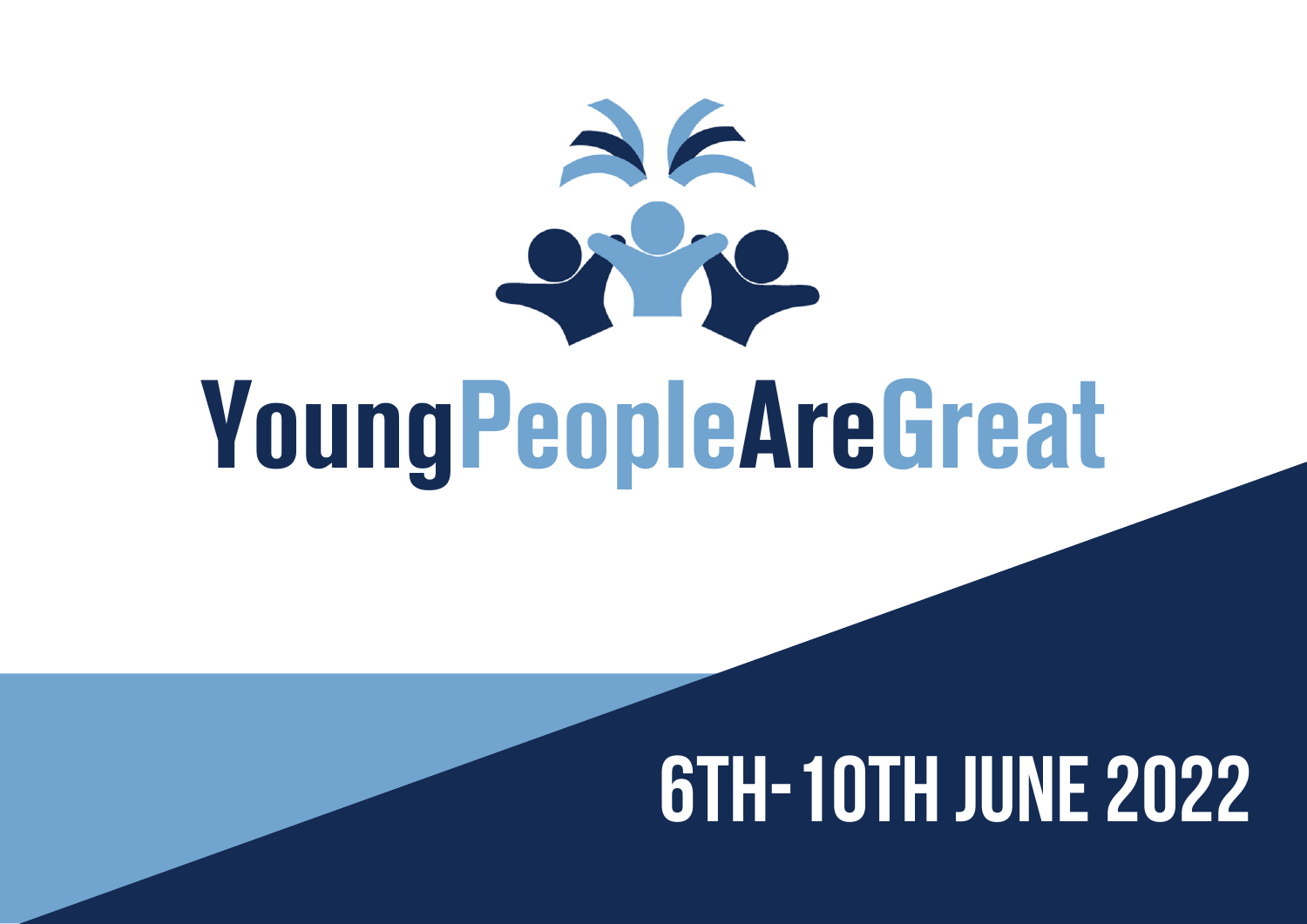# **CONTENTS**

| About Young People Are Great            | Page 3 |
|-----------------------------------------|--------|
| How to get involved: Education Partners | Page 4 |
| How to get involved: Employers          | Page 5 |
| How to get involved: Young People       | Page 6 |
| Suggested comms messaging               | Page 7 |
| Key channels                            | Page 8 |
| Key contact                             | Page 9 |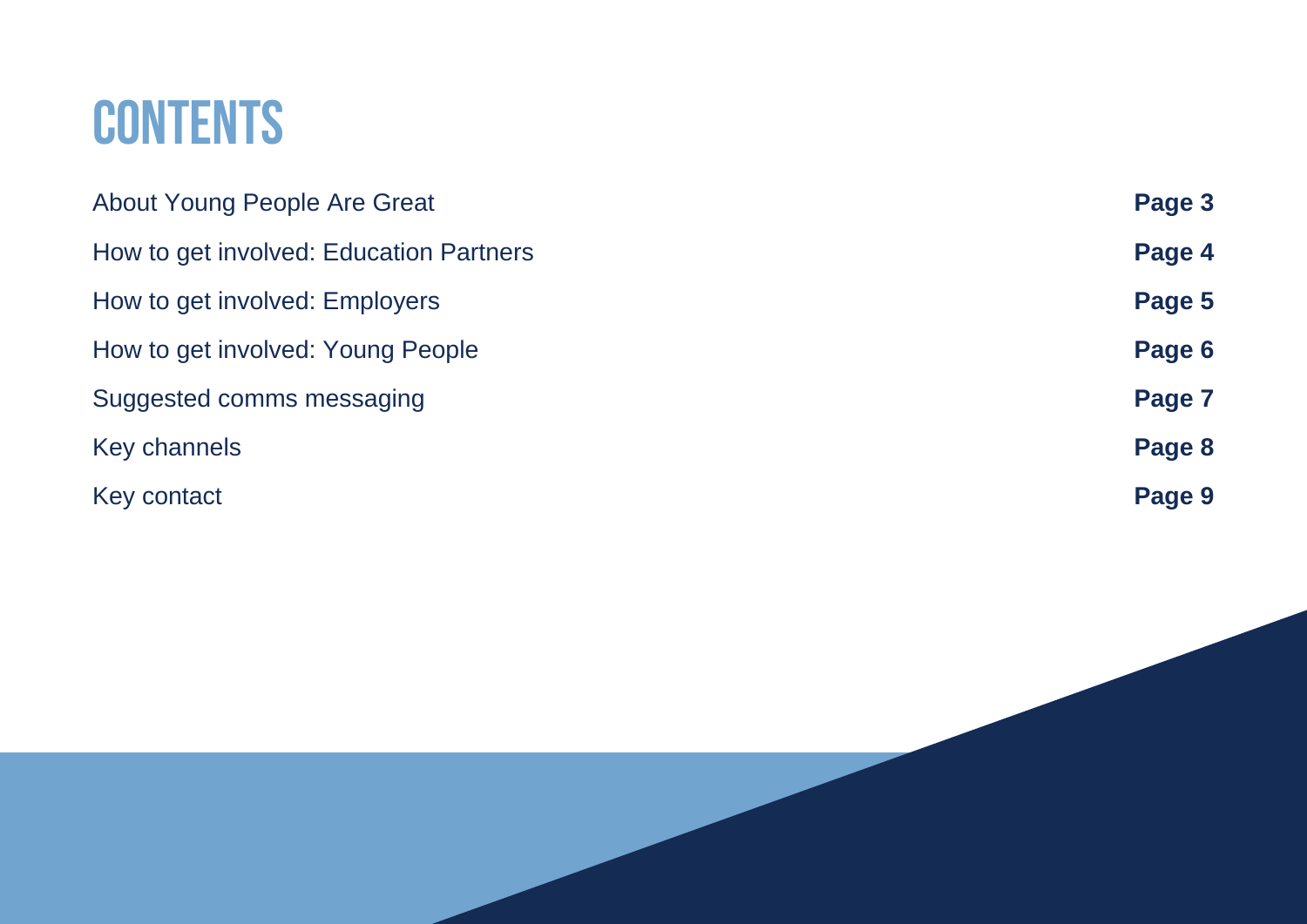## **ABOUT YOUNG PEOPLE ARE GREAT CAMPAIGN**

Developing the Young Workforce are celebrating the achievements and resilience of young people across Scotland through the Young People Are Great campaign.

#### **The campaign aims to:**

- Highlight the key achievements and resilience of young people across Scotland
- Raise awareness of the greatness young people bring to any workforce
- Spread good news, success and motivation
- The expected outcomes are:
- Engage employers to sign up to the Young Person's Guarantee
- Encourage active opportunity creation through committed employers

We invite you to get involved in this new campaign, which will launch **Monday 6 June 2022** and will run until **Friday 10 June 2022**.

This pack and the graphics/resources you have been sent will give you all the information and tools you need to get involved.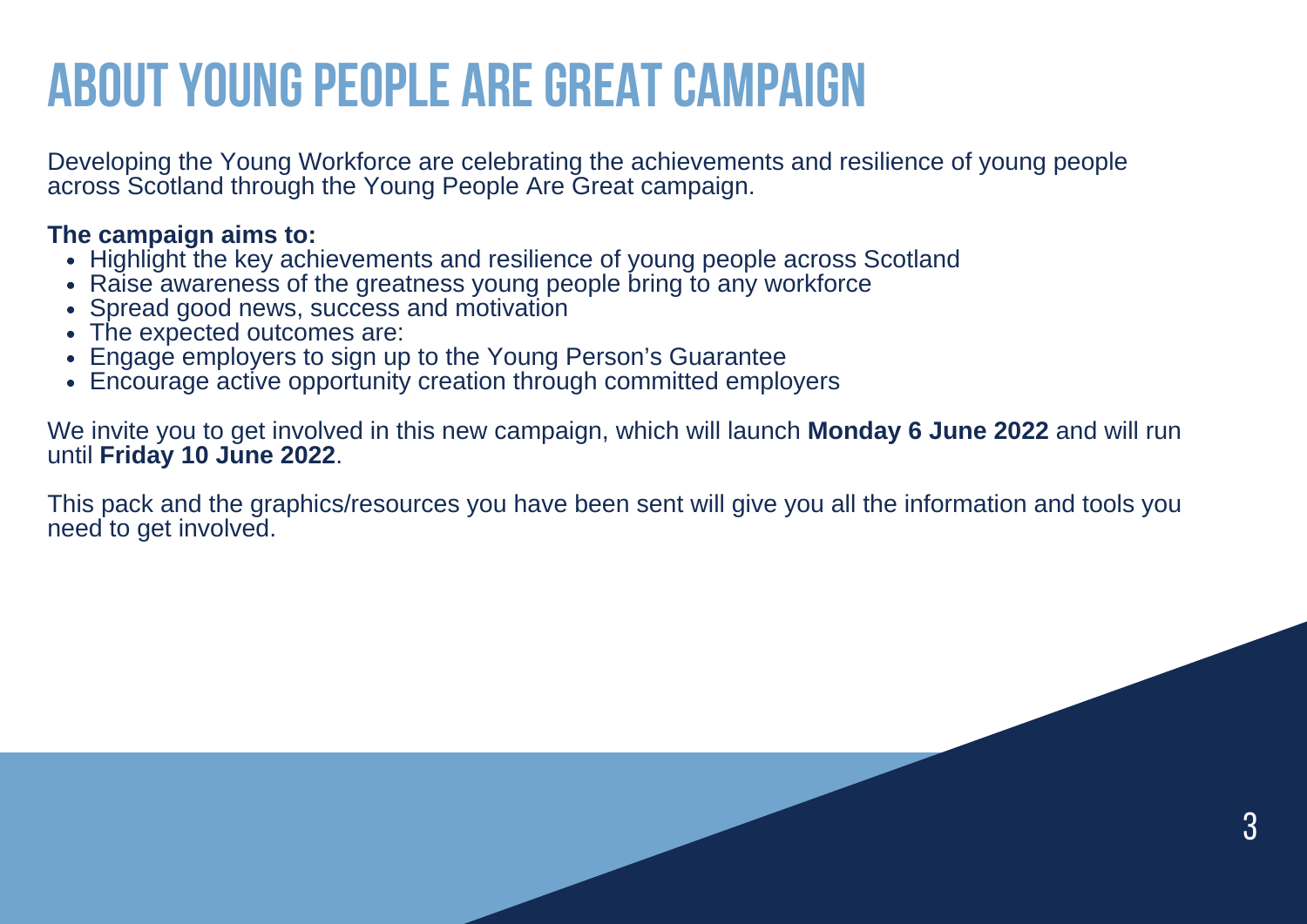### **How togetinvolved:Education Partners**

#### **The campaign will launch on Monday 6 June 2022 and we ask education partners to:**

- Spread the word about the campaign prior to the launch with young people encouraging them to get involved. This can be done through direct communication and/or through social media channels, using #**YPAG22**
- Share good news/success stories from young people with your regional DYW group, this can be in the form of a case study, video or quote depending on resources available

4

Share good news/success stories on your social media channels from **6 - 10 June 2022**, using **#YPAG22** and tagging your regional DYW group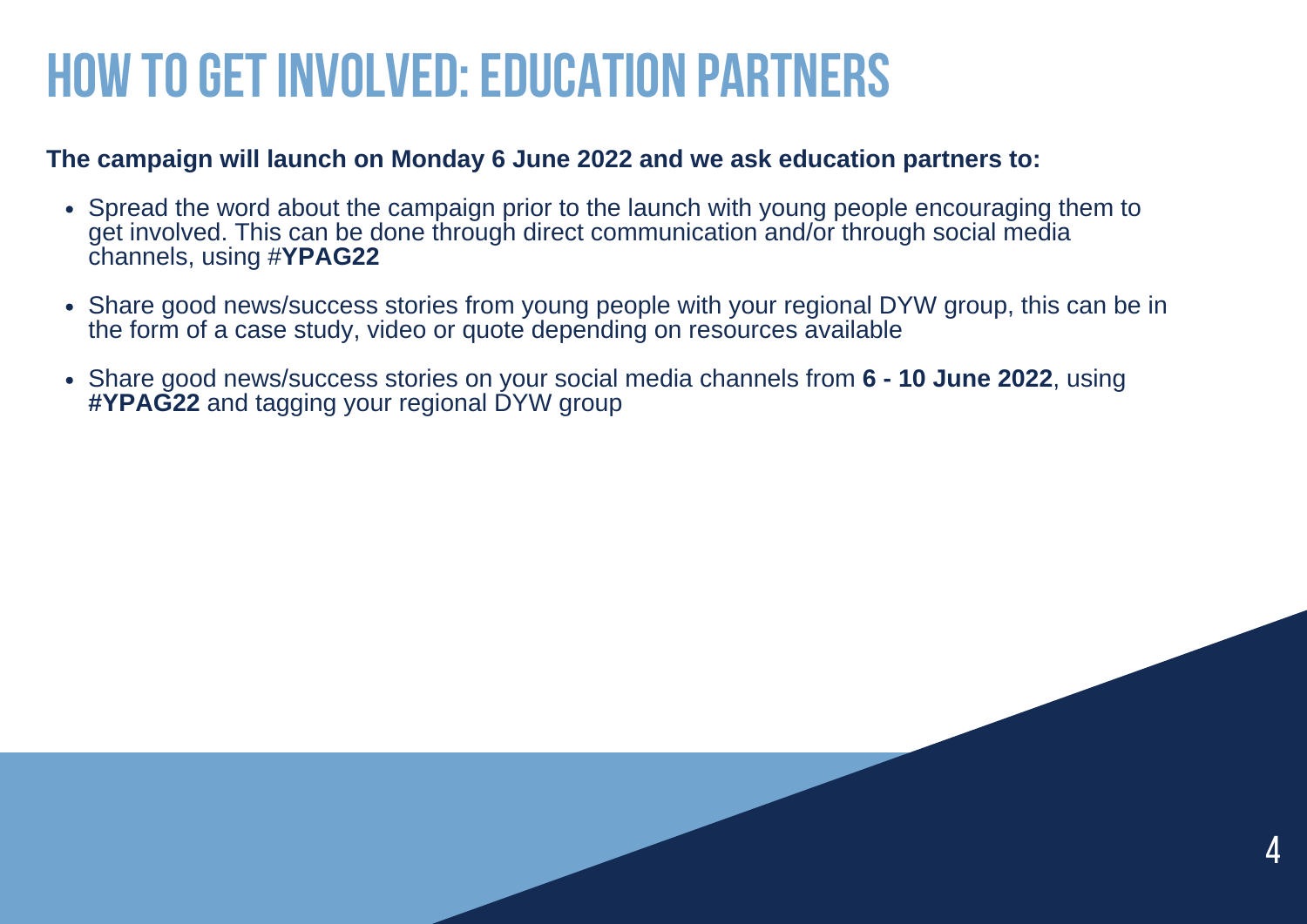### **HOW TO GET INVOLVED: EMPLOYERS**

#### **The campaign will launch on Monday 6 June 2022 and we ask education partners to:**

- Spread the word about the campaign prior to the launch with young people in your business encouraging them to get involved
- 
- Let your local DYW group know that you are taking part in the campaign and share good news/success stories on your own social media channels from **6-10 June 2022** using **#YPAG22** and tagging your local DYW group
- Share good news/success stories from young people in your business with your regional DYW group, this can be in the form of a case study, video or quote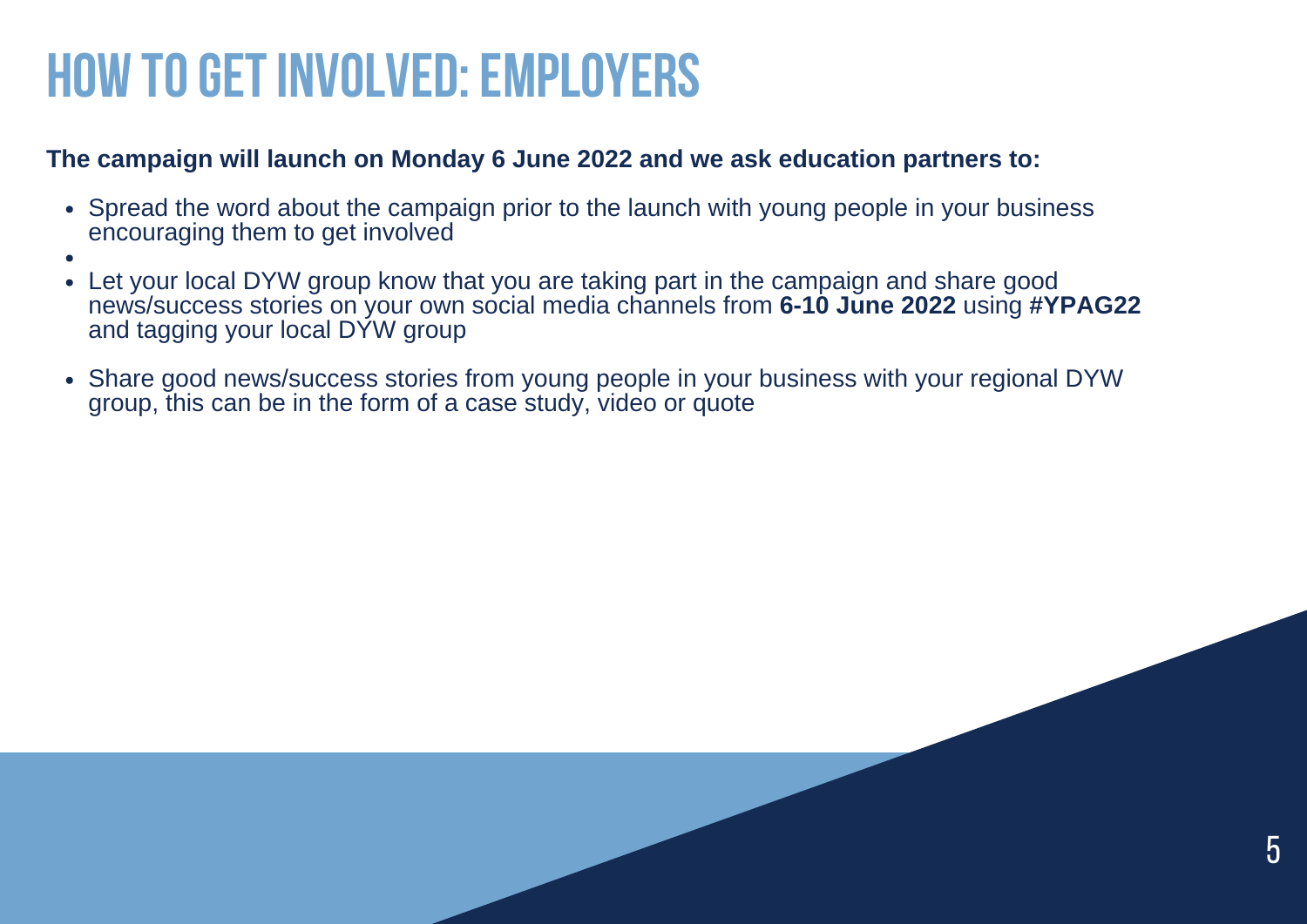### **HOW TO GET INVOLVED: YOUNG PEOPLE**

#### **The campaign will launch Monday 6 June 2022 we ask employer partners to:**

- Share good new/success stories with your regional DYW group, this can be in the form of a case study, video or quote
- Share good news/success stories on your social media channels from **6 – 10 June 2022**, using #YPAG22 and tagging your regional DYW group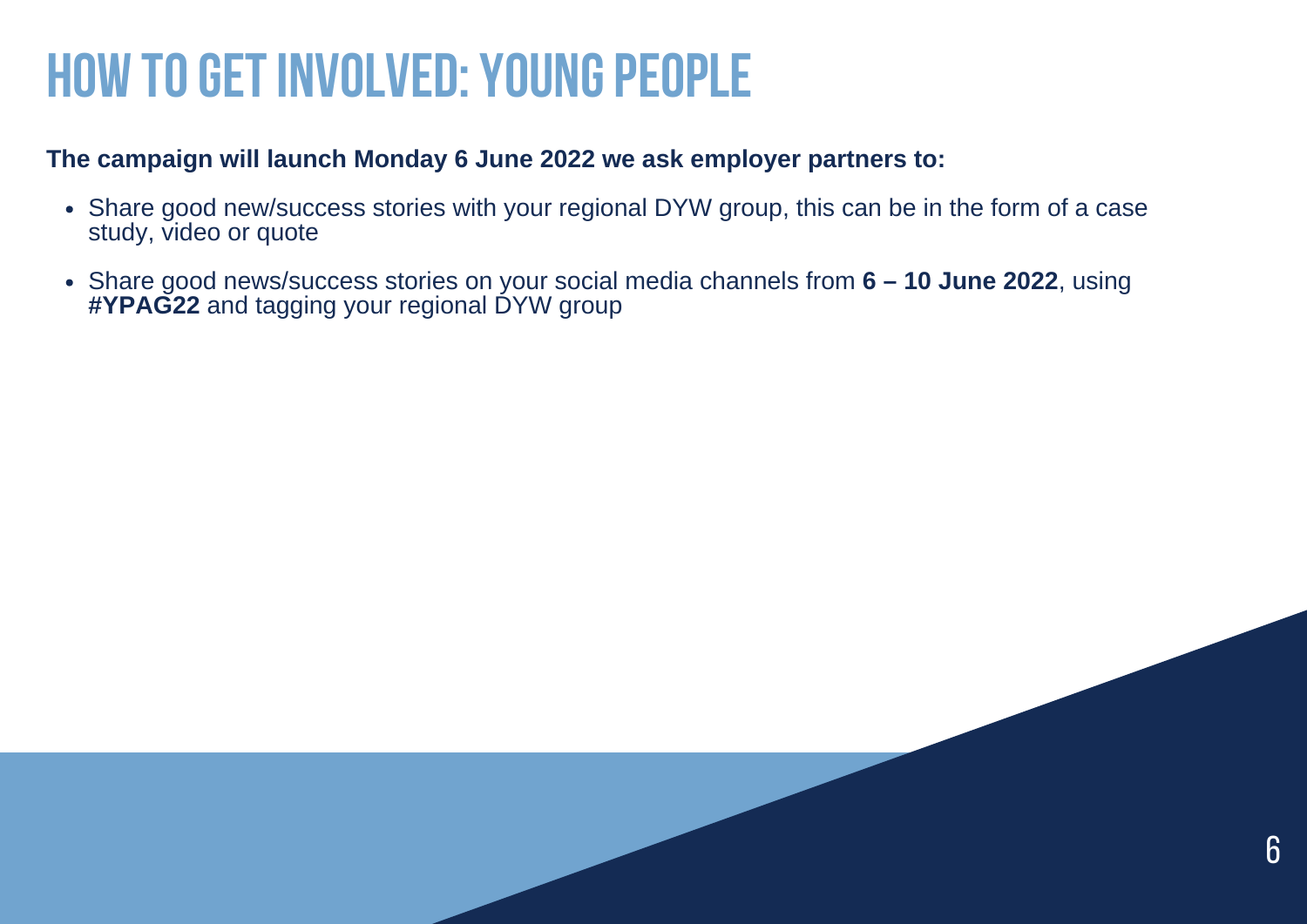### **Suggested comms messaging**

#### **You can use the suggested social media posts alongside your own messaging to promote Young People Are Great through your networks.**

-DYW are celebrating the achievements and resilience of young people across Scotland through the Young People are Great campaign launching 6 June 2022. *(insert organisation name)* is getting involved by sharing good news and success stories of young people within our organisation. Stay tuned! #YPAG22

-DYW are celebrating the achievements and resilience of young people across Scotland through the Young People are Great campaign launching 6 June 2022. Learn how you can get involved https://bit.ly/3uVT10P #YPAG22

-*(insert organisation name)* are getting involved in @DYWScot Young People are Great campaign where we will celebrate the achievements and resilience of young people in our organisation. For more information on how you can get involved visit https://bit.ly/3uVT10P #YPAG22

-The Young People are Great campaign will celebrate the achievements and resilience of young people across Scotland. For more information on how you can get involved visit https://bit.ly/3uVT10P #YPAG22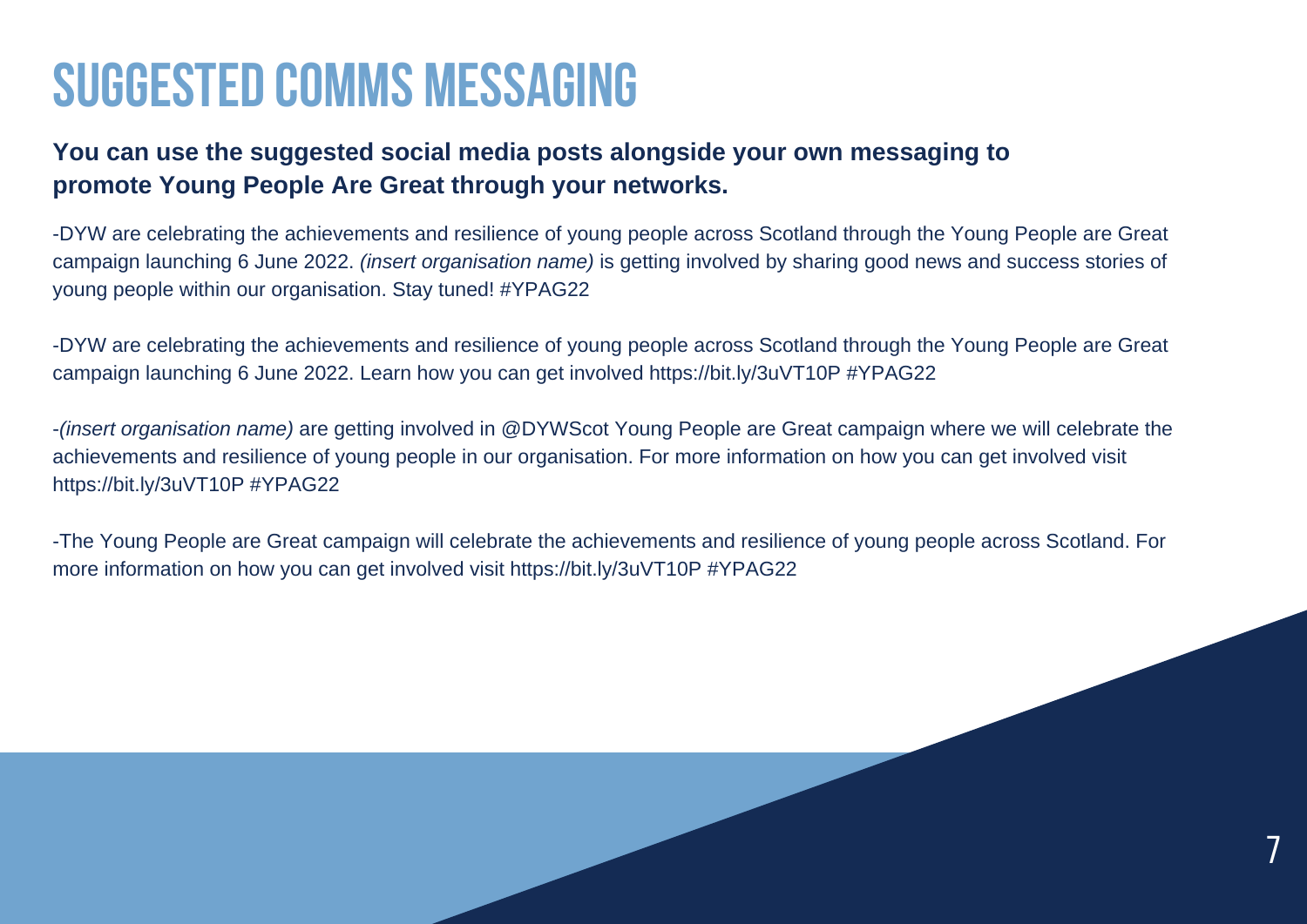### **keychannels**

**The main channels used for this campaign are:**